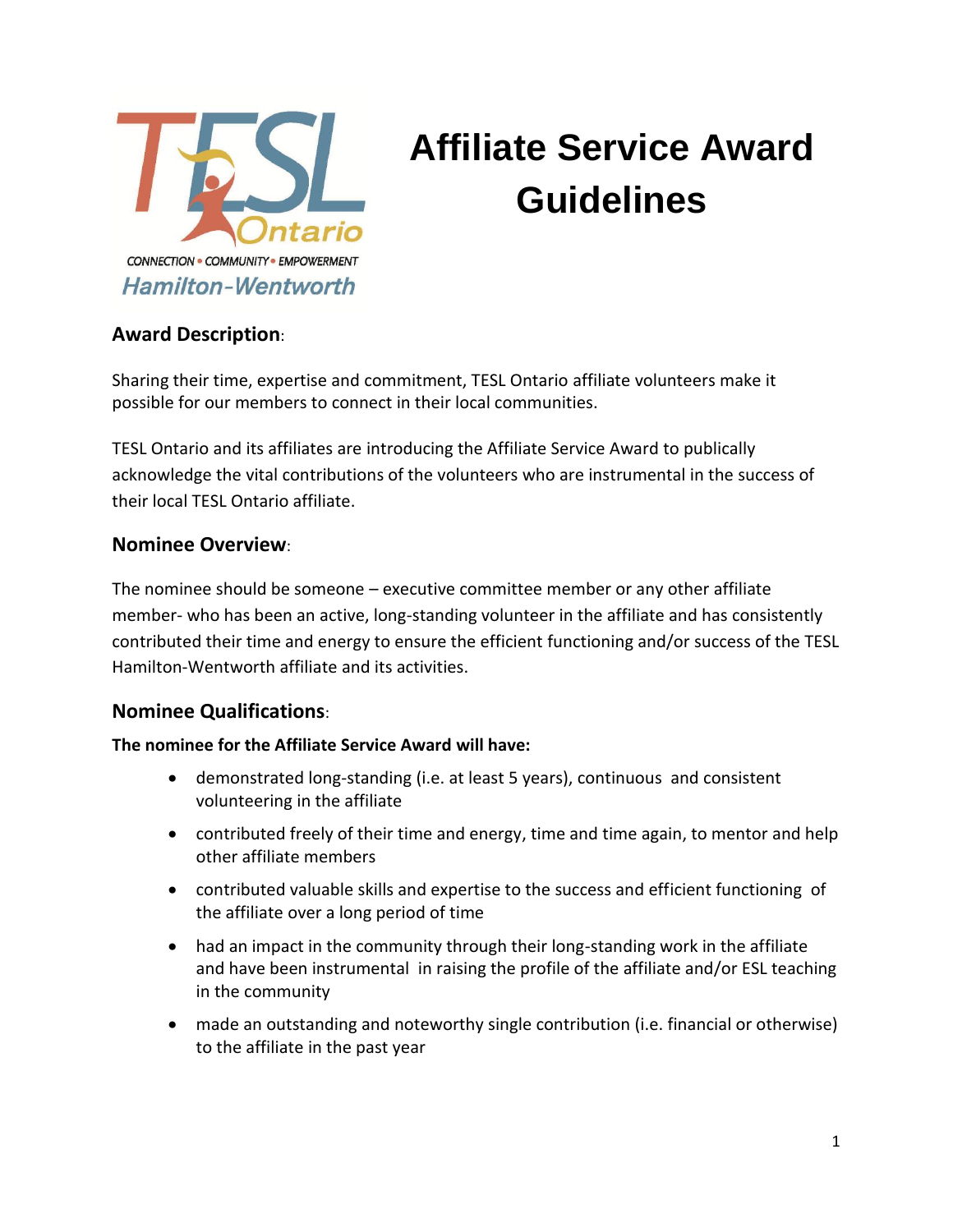# **Nomination Process**:

**How can you nominate a deserving individual for the TESL Hamilton-Wentworth Affiliate Service Award?** 

**To nominate someone for the Affiliate Service Award (normally ONE PER YEAR) please follow these steps:**

- Download the TESL Hamilton-Wentworth Service Award Nomination Form found on our website [\(http://www.teslhw.org/\)](http://www.teslhw.org/)
- Complete all information, then sign and date the form. Remember that you must have the two seconders also complete and sign the form.
	- o *PLEASE NOTE: Incomplete forms (i.e. missing information, signatures etc.) will be discarded without notifying the nominator.*
- *Please submit the completed form electronically (as a PDF file)* to the Nomination Committee, TESL Hamilton-Wentworth (teslhamilton@yahoo.ca) *by January 10.*
- The Nomination Committee will assess the nominations received, and if there is more than one candidate, the Executive Committee as a whole will have a secret vote to determine the successful candidate.
- The President of the Hamilton-Wentworth Affiliate, together with the Chair of the Nomination Committee will inform the successful candidate by email. This information will then be announced to the membership on our website and in the next affiliate Newsletter. The Affiliate Service Award will normally be awarded at the TESL Hamilton-Wentworth AGM.

### **Conflict of Interest**:

- Family members of the Service Award Nominee cannot make or second a Nomination.
- Executive Committee members who have submitted a Nomination form or seconded a nominee will be asked to recuse themselves if a vote is necessary to determine the successful candidate.

*\*\* Award recipients' names and biographies may be posted on the TESL Ontario and/or TESL Hamilton-Wentworth websites, as well as in TESL Ontario publications where appropriate.*